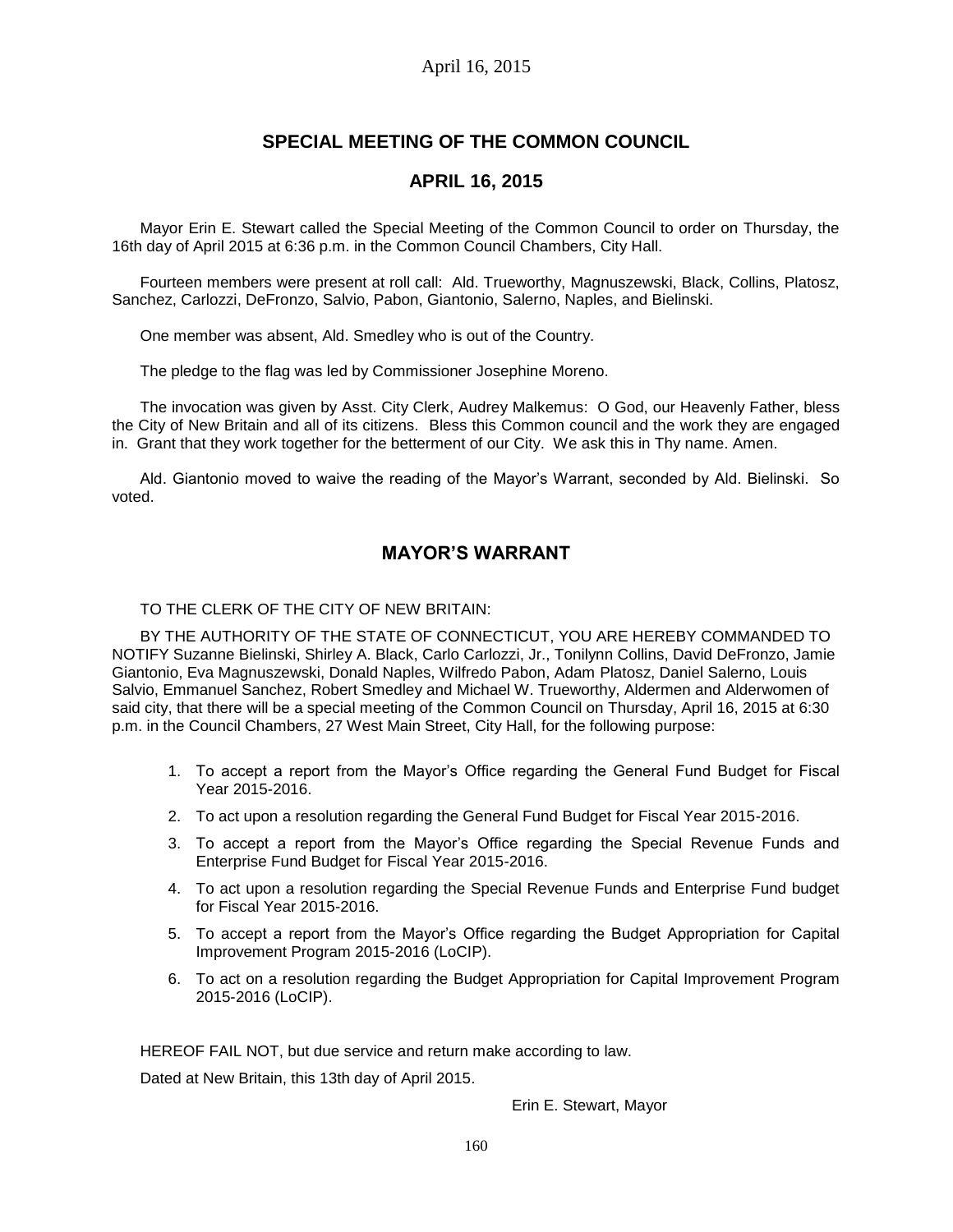Ald. Giantonio moved to suspend the rules to allow the Mayor to present her budget to the Council and the audience, seconded by Ald. Bielinski. So voted.

Following the Mayor's power point presentation, the Council voted to return to order on motion of Ald. Bielinski, seconded by Ald. Giantonio.

# **REPORT OF THE MAYOR'S OFFICE**

#### **33071 RE: MAYOR'S PROPOSED GENERAL FUND BUDGET FOR FISCAL YEAR 2015-2016**

To the Common Council of the City of New Britain: the undersigned beg leave to report the following:

WHEREAS, The Mayor's Proposed Budget estimates that the listed expenditures of \$224,757,851 seem necessary for the fiscal year commencing July 1, 2015 – June 30, 2016 and also estimates that the following listed income from sources other than taxation will be available to meet such expenditures, a tax of 49.00 mills, estimating a collection rate of 97.50, on the Grand List of October 1, 2014 will be necessary, now therefore be it

RESOLVED; That the Mayor recommends to the Common Council of the City of New Britain that the following listed expenditures, income and tax rate be adopted by the Common Council of the City of New Britain for the fiscal year ending June 30, 2016 along with the detail budget accounts totaling \$224,757,851 as listed below.

| <b>Account Description</b>          | <b>Budget</b> |
|-------------------------------------|---------------|
| <b>Common Council</b>               | 141,179       |
| <b>Board of Finance</b>             | 2,622         |
| <b>Safety Council</b>               | 200           |
| Board of Assessment Appeals         | 200           |
| Probate                             | 112,691       |
| Democratic Registrar of Voters      | 192,795       |
| Republican Registrar of Voters      | 177,421       |
| Mayor's Office                      | 348,834       |
| <b>Economic Development</b>         | 106,724       |
| City Plan                           | 211,719       |
| Central CT Regional Planning Agency | 26,879        |
| Assessor                            | 501,095       |
| <b>Revenue Collections</b>          | 638,981       |
| Treasurer                           | 2,510         |
| Finance                             | 869,257       |
| Information Technology              | 711,279       |
| <b>Town Clerk</b>                   | 533,583       |
| <b>Corporation Counsel</b>          | 554,714       |
| Legislative Support                 | 40,000        |
| <b>Central Administration</b>       | 23,724        |
| Police                              | 15,623,267    |
| Fire                                | 12,431,829    |
| Telecommunications                  | 1,832,457     |
| <b>Street Lightning</b>             | 900,000       |
| <b>Building</b>                     | 593,526       |
| <b>Public Works</b>                 | 8,540,170     |
| <b>Property Management</b>          | 2,625,325     |

#### Recommended Budget for Fiscal Year 2015-2016 Appropriations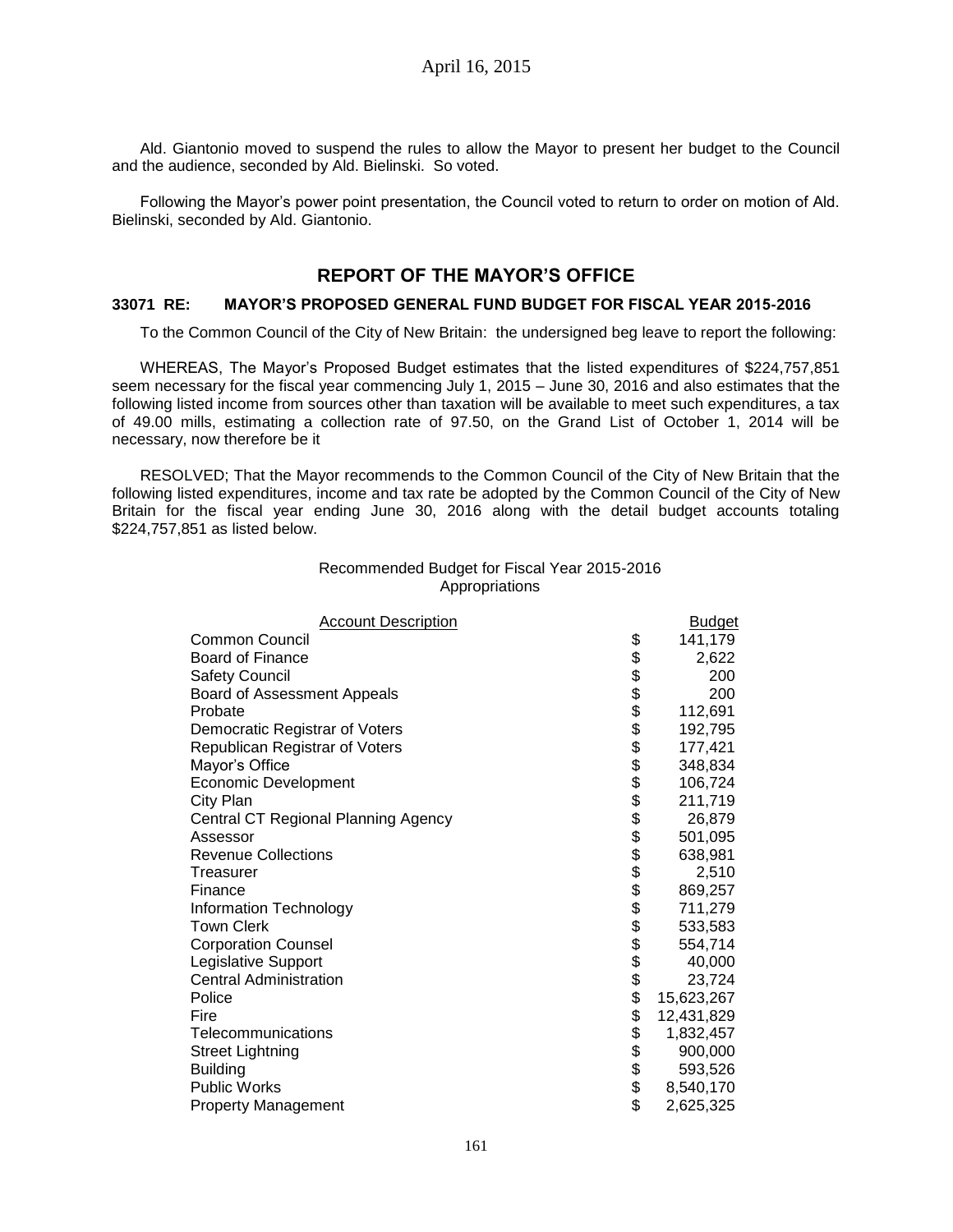| <b>Cultural Organizations</b>   |              |               | 45,000      |
|---------------------------------|--------------|---------------|-------------|
| Library                         |              |               | 3,000,000   |
| Youth Museum                    |              |               | 357,000     |
| Parks                           |              |               | 2,587,266   |
| Recreation                      |              |               | 1,349,130   |
| Human Rights & Opportunities    |              |               | 74,324      |
| <b>Civil Service</b>            |              |               | 191,646     |
| <b>Health Administration</b>    |              |               | 88,688      |
| <b>Nursing</b>                  |              |               | 294,954     |
| Environmental                   |              |               | 335,826     |
| <b>CMED</b>                     |              |               | 57,925      |
| <b>Community Health Center</b>  |              |               | 8,000       |
| Contribution to YSB             |              |               | 216,910     |
| Evictions                       |              |               | 6,038       |
| Senior Center                   |              |               | 511,071     |
| <b>Disabilities</b>             |              |               | 73,090      |
| Municipal Insurance             |              |               | 3,377,688   |
| <b>Pension Contributions</b>    |              |               | 8,065,354   |
| <b>Employee Benefits</b>        |              |               | 9,791,103   |
| <b>Debt Service</b>             |              |               | 22,400,184  |
| <b>Parochial School Nursing</b> |              | \$            | 120,000     |
| Parochial School Transportation |              | \$            | 400,000     |
| <b>School Crossing Guards</b>   |              | \$            | 463,673     |
| Board of Education              |              | $\frac{1}{2}$ | 123,200,000 |
|                                 | <b>TOTAL</b> | \$            | 224,757,851 |

### Estimated Revenue Fiscal Year 2015-2016

| <b>Account Description</b>          |       |        | <b>Budget</b> |
|-------------------------------------|-------|--------|---------------|
| Probate                             |       | \$     | 53,528        |
| City Plan                           |       | \$     | 6,000         |
| Assessor                            |       |        | 1,300         |
| Finance                             |       | \$\$\$ | 45,382        |
| <b>Town Clerk</b>                   |       |        | 1,298,000     |
| Police                              |       |        | 1,431,000     |
| Fire                                |       | \$     | 120,000       |
| Telecommunications                  |       | \$     | 160,000       |
| <b>Building</b>                     |       |        | 519,500       |
| <b>Public Works</b>                 |       | \$\$   | 1,211,200     |
| <b>Property Management</b>          |       |        | 1,998,433     |
| Recreation                          |       | \$     | 890,338       |
| <b>Civil Service</b>                |       | \$     | 3,000         |
| Health                              |       | \$     | 109,000       |
| <b>Human Services</b>               |       | \$     | 63,366        |
| General & Administrative            |       | \$     | 6,708,150     |
| Taxes                               |       | \$     | 120,459,236   |
| State Grants – Other than Education |       | \$     | 12,222,310    |
| State Grants - Education            |       | \$     | 77,438,108    |
| <b>Board of Education</b>           |       | \$     | 20,000        |
|                                     | TOTAL | \$     | 224,757,851   |

### Mayor Erin E. Stewart

Ald. Giantonio moved to accept, seconded by Ald. Pabon. So voted. Approved April 17, 2015 by Mayor Erin E. Stewart.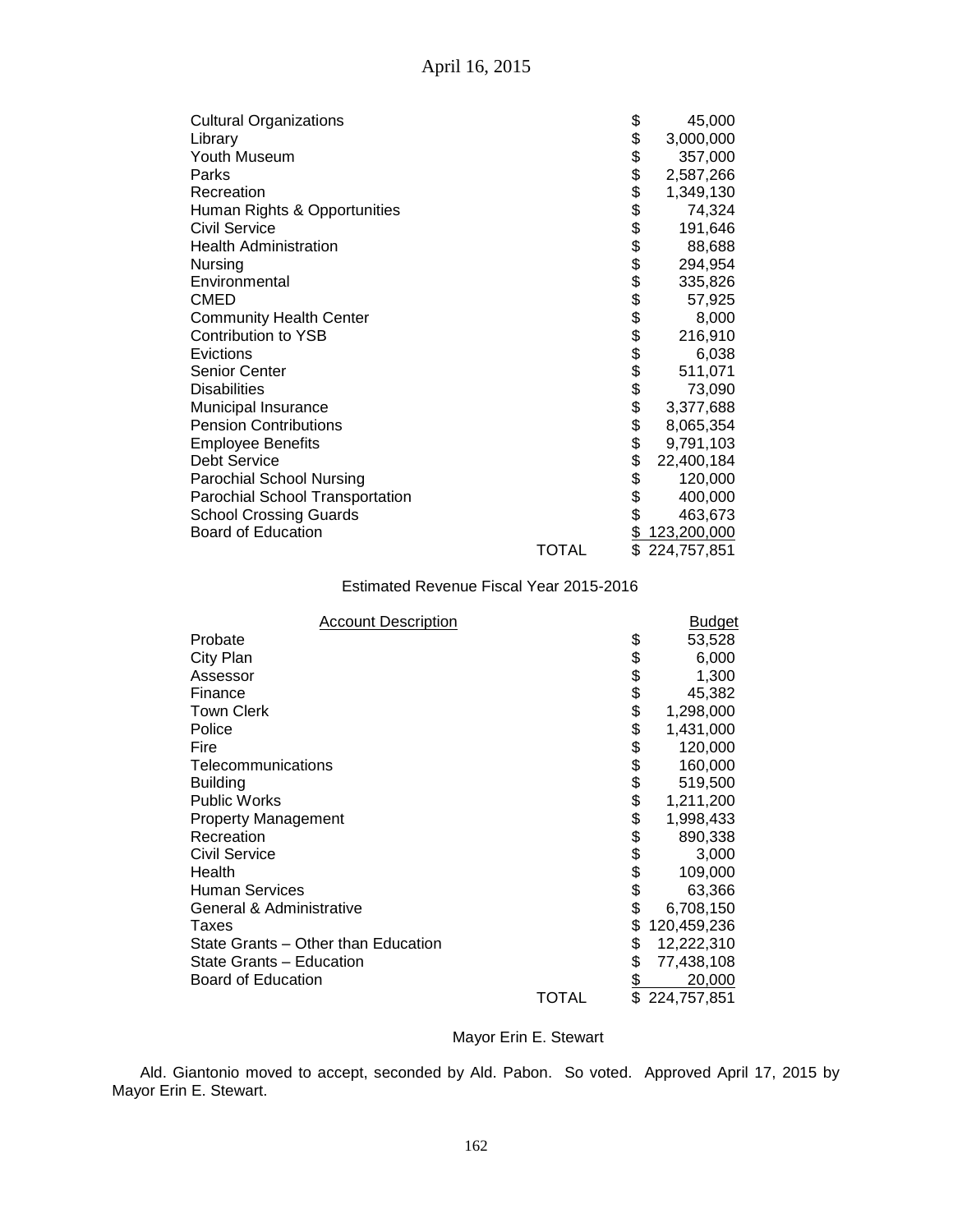## **RESOLUTION**

#### **33071-1 RE: MAYOR'S PROPOSED GENERAL FUND BUDGET FOR FISCAL YEAR 2015-2016**

To Her Honor, the Mayor, and the Common Council of the City of New Britain: the undersigned beg leave to recommend the adoption of the following:

RESOLVED, the "Mayor's Proposed Budget" of the City of New Britain, upon recommendation of the Board of Finance and Taxation , the attached estimates of revenue and expenditures, as amended by the Mayor, with all the supporting data be the same as hereby made, and for the purpose of meeting said appropriation, a tax of 49.00 mills on the dollar be computed on the basis of a collection rate of 97.50% and the same is hereby laid on the Grand List of October 1, 2014 on all ratable estates and property within the limits of the City of New Britain liable to taxation, and be it further,

RESOLVED, that all City taxes for the fiscal year ending June 30, 2016 excluding motor vehicle and personal property which shall be paid in full on the first day of July 2015 and real property taxes shall be due and payable in equal semi-annual installments on the first day of July 2015 and the first day of January 2016 except that any tax of less than two hundred dollars shall be due and payable in full on the first day of July 2015.

If any installments of such tax shall not be paid on or before the first business day of the month next succeeding that in which it shall be due and payable, such installment shall immediately become delinquent and shall be subject to interest at the rate and manner provided in the general statutes. Any taxpayer may pay the total amount of any such tax at the time when the first installment shall be payable and nothing herein shall preclude the payment of the January 1, 2016 installment prior to said first due date.

> Alderman Jamie Giantonio Assistant Minority Leader

Ald. Giantonio moved to accept and refer to the Committee on Administration, Finance and Law, the Committee on Planning, Zoning and Housing and the Consolidated Committee. Motion seconded by Ald. Bielinski. So voted. Approved April 17, 2015 by Mayor Erin E. Stewart.

# **REPORT OF THE MAYOR'S OFFICE**

#### **33072 RE: MAYOR'S PROPOSED BUDGET FOR SPECIAL REVENUE FUNDS AND ENTERPRISE FUND FOR FISCAL YEAR 2015-2016**

To Her Honor, the Mayor, and the Common Council of the City of New Britain: the undersigned beg leave to report the following:

Resolved, That the Mayor recommends to the Common Council of the City of New Britain the proposed Special Revenue Funds and the Enterprise Fund for Fiscal Year 2015-2016, be accepted and adopted as follows:

Mayor's Proposed Special Revenue Fund Budget

| \$2,129,833 |
|-------------|
| 75,000      |
| 501,691     |
| 174,664     |
| 8,782,966   |
| 329,435     |
| 150,000     |
| 15,800      |
| 30,000      |
|             |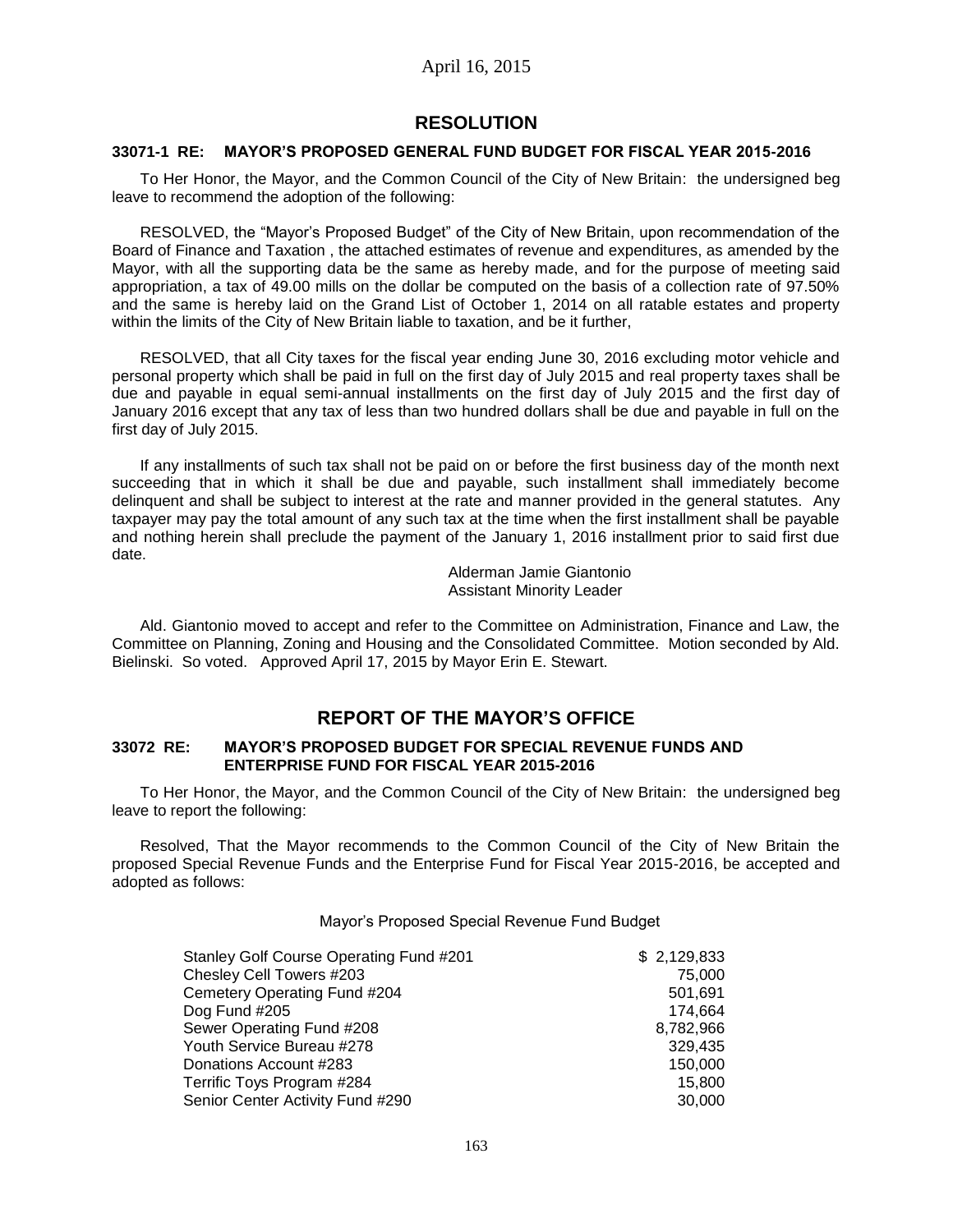| BOE Medical Self Insurance Fund #701  | 17.731.743 |
|---------------------------------------|------------|
| City Medical Self Insurance Fund #702 | 9.508.238  |
| W/C Self Insurance Fund #703          | 2.330.589  |
| Liability Insurance Fund #704         | 158.500    |

### Mayor's Proposed Enterprise Fund Budget Water Department

| 2015-2016 Fiscal Year Budget - Projected Estimated Expenses |                  |
|-------------------------------------------------------------|------------------|
| Debt Service - Principal (Long Term Debt)                   | \$1,993,928      |
| Debt Service - Interest (Long Term Debt)                    | 585,140          |
| Vouchers Payable                                            | 5,691,787        |
| <b>Taxes Payable</b>                                        | 505,800          |
| Payrolls and Benefits Payable                               | 4,352,798        |
| <b>TOTAL Expenses</b>                                       | \$13,129,453     |
| Projected Estimated Income                                  |                  |
| <b>Computer Accounts</b>                                    | 9,000,000<br>\$. |
| <b>Monthly Accounts</b>                                     | 35,000           |
| Berlin Water & Sewer Commission                             | 525,000          |
| Kensington Fire District                                    | 750,000          |
| <b>Bristol Water</b>                                        | 275,000          |
| <b>Payment Reimbursement</b>                                | 140,000          |
| <b>Fire Protection Charges</b>                              | 140,000          |
| Interest & Penalties Received                               | 335,138          |
| Out of Town Hydrant Charge                                  | 50,000           |
| Use of Easement - O&G Industries                            | 5,000            |
| Interest Earned on Investments                              | 10,000           |
| Miscellaneous Revenue                                       | 5,000            |
| <b>Transfer from Fund Balance</b>                           | 1,859,315        |
| <b>TOTAL Income</b>                                         | \$13,129,453     |

This budget includes no general increase in water rates.

|       | Proposed Water Rate Structure - 2015-2016<br>Semi Annual |
|-------|----------------------------------------------------------|
| First | 2,300,000 cubic ft @ \$27.82 per 1,000 cubic feet        |
| Next  | 2,300,000 cubic ft @ 24.73 per 1,000 cubic feet          |
| Over  | 4,600,000 cubic ft @ 19.91 per 1,000 cubic feet          |
|       | Present Water Rate Structure - 2014-2015<br>Semi Annual  |
| First | 2,300,000 cubic feet @ \$27.82 per 1,000 cubic feet      |
| Next  | 2,300,000 cubic feet @ \$24.73 per 1,000 cubic feet      |
| Over  | 4,600,000 cubic feet @ \$19.91 per 1,000 cubic feet      |

Administrative Charge – Extra capacity Charge: For each semi annual billing, in addition to charges for water use, there shall be a fixed charge rendered based on the size of the meter in use:

| Size of Meter      | Charge  | Size of Meter | Charge   |
|--------------------|---------|---------------|----------|
| 5/8" $\times$ 3/4" | \$24.00 | 3"            | \$386.00 |
| $\frac{3}{4}$      | 35.00   | 4"            | 652.00   |
| 1"                 | 74.00   | 6"            | 1.276.00 |
| $1 - 1/2"$         | 142.00  | 8"            | 2.552.00 |
| 2"                 | 210.00  |               |          |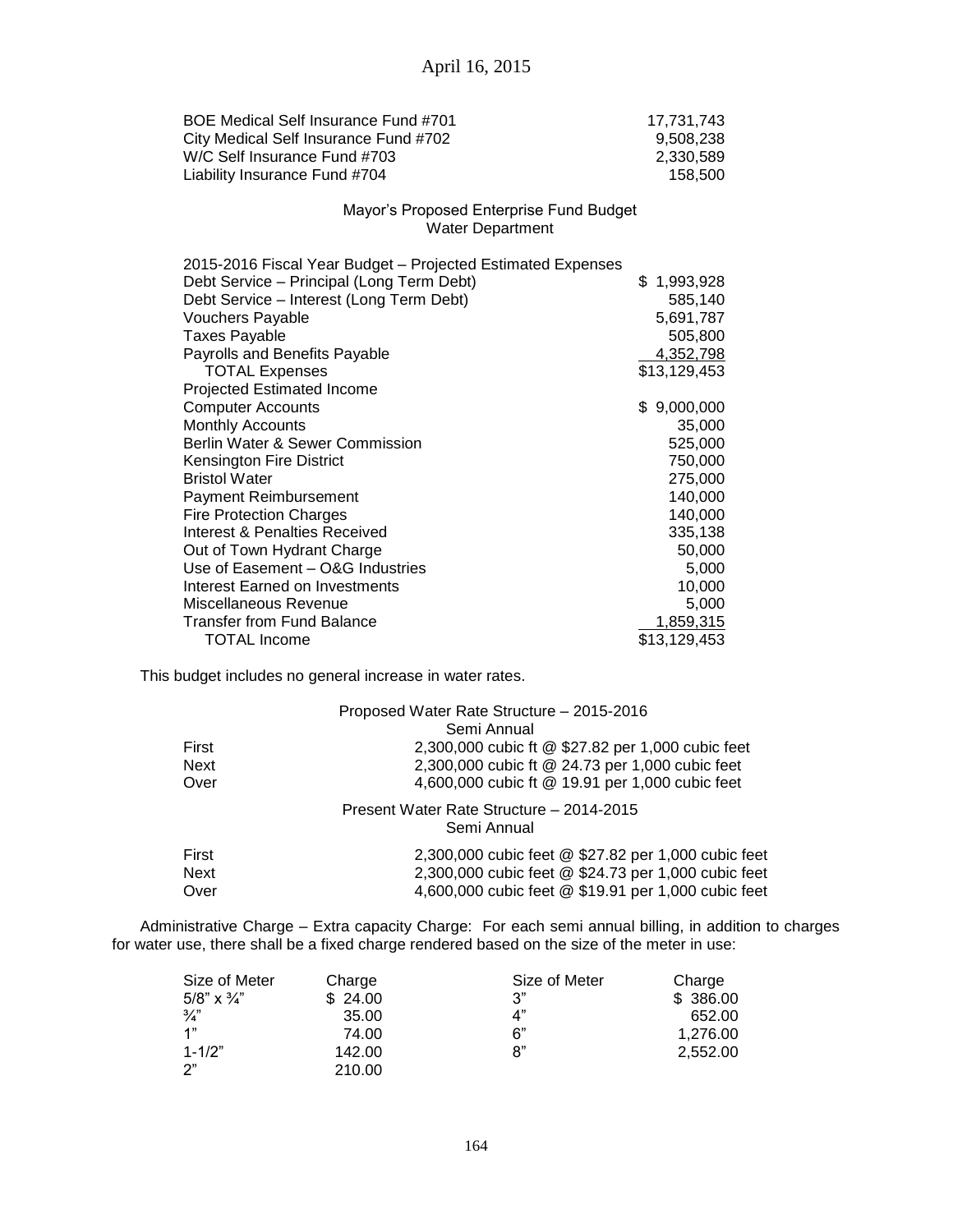| Out of Town Retail Rates:      | Same rates as above plus a seventy percent (70%) surcharge. |
|--------------------------------|-------------------------------------------------------------|
| Out of Town Hydrant Charge:    | \$350.00                                                    |
| Use of Water from any Hydrant: | \$350.00 January 1st to June 30th                           |
|                                | \$350.00 July 1st to December 31st                          |

If estimate of water use is more than 5,000 cubic feet for the 6 month period, a meter might be required and, if so, the charge for water from the hydrant will be based on our rates with the \$350 being the minimum paid in advance. No use of a hydrant will be allowed for lawn and garden watering.

Peak Use Surcharge: Applies to all metered services which use equal to or more than 350,000 cubic feet for the four month meter reading cycle period from May 20 to September 20. When the daily average water use for the period of May 20 and September 20 total 3,000 cubic feet or greater, the average daily water use shall be compared to the previous average daily water use for the water reading cycle period of October 20th to February 20th.

If water use for May 20 to September 20th divided by water use for October 20th to February 20th equals 2.00 to 2.75, a 50% surcharge in the water charges shall be applied. If the ratio is from 2.76 to 3.50, a 60% surcharge in the water charges shall be applied. If the ratio is from 3.51 to 4.25, a 70% surcharge shall be applied to the water charge. If the ratio is from 4.26 to 5.00, an 80% surcharge shall be applied to the water charges and if the ratio is 5.01 to 6.00, a 90% surcharge shall be applied to the water charges. If the ratio is 6.01 or higher, a 100% surcharge shall be applied to the water charge. The water charge in effect at the time of the water billing shall determine the final surcharge bill. The May 20 and September 20 dates may be revised by a few days either way to provide for a meter reading during the regular work week.

Private Fire Protection Charges:

| Under 4 inch service line | \$. | 59.00  |
|---------------------------|-----|--------|
| 4 inch service line       |     | 127.00 |
| 6 inch service line       |     | 201.00 |
| 8 inch service line       |     | 289.00 |
| 10 inch service line      |     | 403.00 |
| Over 10 inch service line |     | 516.00 |

Mayor Erin E. Stewart

Ald. Giantonio moved to accept, seconded by Ald. Collins. So voted. Approved April 17, 2015 by Mayor Erin E. Stewart.

## **RESOLUTION**

### **33072-1 RE: MAYOR'S PROPOSED BUDGET FOR SPECIAL REVENUE FUNDS AND ENTERPRISE FUND FOR FISCAL YEAR 2015-2016**

To Her Honor, the Mayor, and the Common Council of the City of New Britain: the undersigned beg leave to recommend the adoption of the following:

RESOLVED, The "Mayor's Proposed Budget" of the City of New Britain, upon recommendation of the Board of Finance and Taxation, as amended by the Mayor, estimates that the attached listing of income and expenditures for each Special Revenue and Enterprise Fund, be adopted for the Fiscal Year 2015- 2016 as follows:

Special Revenue Funds

| Stanley Golf Course Operating Fund #201 | \$2,129,833 |
|-----------------------------------------|-------------|
| Chesley Cell Towers #203                | 75.000      |
| Cemetery Operating Fund #204            | 501.691     |
| Dog Fund #205                           | 174.664     |
| Sewer Operating Fund #208               | 8.782.966   |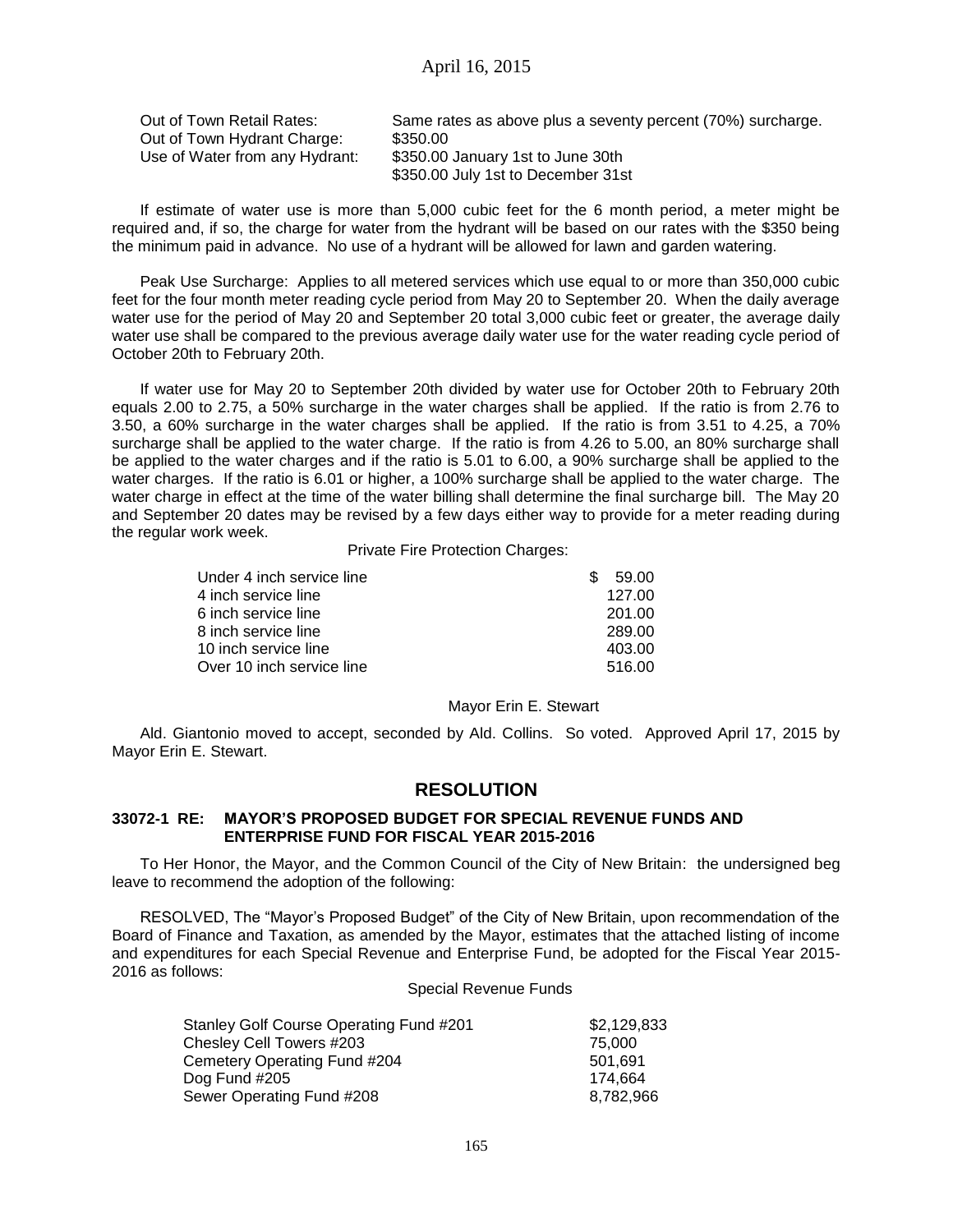| Youth Service Bureau #278             | 329,435    |
|---------------------------------------|------------|
| Donations Account #283                | 150,000    |
| Terrific Toys Program #284            | 15,800     |
| Senior Center Activity Fund #290      | 30,000     |
| BOE Medical Self Insurance Fund #701  | 17,731,743 |
| City Medical Self Insurance Fund #702 | 9,508,238  |
| W/C Self Insurance Fund #703          | 2,330,589  |
| Liability Insurance Fund #704         | 158,500    |
|                                       |            |

#### Enterprise Funds

Water Department \$13,129,453

Alderman Jamie Giantonio Assistant Minority Leader

Ald. Giantonio moved to accept and refer to the Committee on Administration, Finance and Law, the Committee on Planning, Zoning and Housing and the Consolidated Committee. Motion seconded by Ald. Bielinski. So voted. Approved April 17, 2015 by Mayor Erin E. Stewart.

## **REPORT OF THE MAYOR'S OFFICE**

### **33073 RE: MAYOR'S PROPOSED CAPITAL IMPROVEMENT PROGRAM BUDGET FOR FISCAL YEAR 2015-2016 (LOCIP)**

To the Common Council of the City of New Britain: the undersigned beg leave to report the following:

Article XI of the Charter of the City of New Britain requires the Mayor to present to the Common Council a "Mayor's Proposed Capital Projects Budget". The Capital Projects Budget includes a listing of all proposed capital projects for a five (5) year period with a general description, location and an estimated cost for each proposed activity.

Public Act 87-584, Section 11-44, has created a program referred to as the "Local Capital Improvement Fund" (LOCIP) to provide assistance to Connecticut municipalities for capital activities. For the fiscal year 2015-2016, the State of Connecticut allocated \$991,377 of new monies to New Britain.

The Mayor evaluated the needs of city departments and identified specific projects for funding through the Local Capital Improvement Program Entitlement XXVIII. Individual grant applications to the State of Connecticut for approval by the Secretary of the Office of Policy and Management is proposed for the projects listed below:

| Project:              | Budget:   |
|-----------------------|-----------|
| Public Works          |           |
| Street Infrastructure | \$991,377 |

These projects can be found in the CIP booklet, which provides a detailed listing of projects for the 2016-2020 Capital Improvements Program. Incorporated in that booklet are the estimated expenditures and the possible funding source(s) by each project. These projects have been evaluated as to need by the appropriate City departments and recommended by the Board of Finance and Taxation and the Mayor. The adoption of the project listing by the Board of Finance is the first step in the approval process of the City's Capital Projects Budget Process located in the City's Charter, Article 11-2(b)(1).

### Mayor Erin E. Stewart

Ald. Giantonio moved to accept, seconded by Ald. Collins. So voted. Approved April 17, 2015 by Mayor Erin E. Stewart.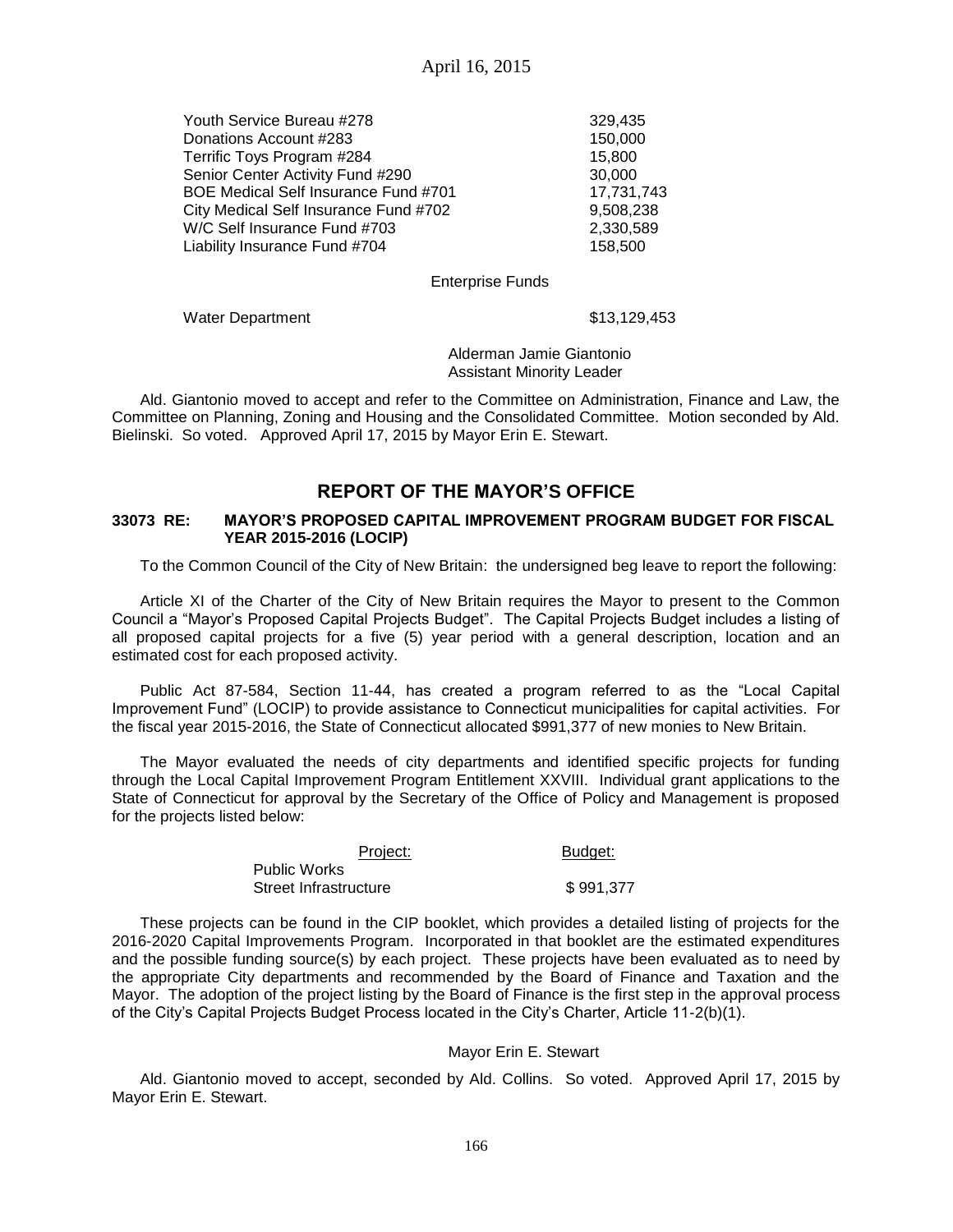### **RESOLUTION**

#### **33073-1 RE: MAYOR'S PROPOSED CAPITAL IMPROVEMENT PROGRAM BUDGET FOR FISCAL YEAR 2015-2016 (LOCIP)**

To Her Honor, the Mayor, and the Common Council of the City of New Britain: the undersigned beg leave to recommend the adoption of the following:

Article XI of the Charter of the City of New Britain requires the Mayor to present to the Common Council a "Mayor's Proposed Capital Projects Budget". The Capital Projects Budget includes a listing of all proposed capital projects for a five (5) year period with a general description, location and an estimated cost for each proposed activity.

Public Act 87-584, Section 11-44, has created a program referred to as the "Local Capital Improvement Fund" (LOCIP) to provide assistance to Connecticut municipalities for capital activities. For the fiscal year 2015-2016, the State of Connecticut has allocated \$991,377 of new monies to New Britain.

The Mayor evaluated the needs of city departments and identified specific projects for funding through the LOCIP program Entitlement XXVIII. Individual grant applications to the State of Connecticut for approval by the Secretary of the Office of Policy and Management are proposed for the following projects:

| Project:              | Budget:   |
|-----------------------|-----------|
| Public Works          |           |
| Street Infrastructure | \$991,377 |

THEREFORE BE IT, RESOLVED that Erin E. Stewart, Mayor of the City of New Britain, be authorized to execute all grant documents with the State on behalf of the City for the projects identified herein, and BE IT FURTHER,

RESOLVED, that the sum of \$991,377 be appropriated within the Special Revenue fund, LOCIP Fund #213, for the projects specified with the individual expenditure and revenue accounts established for LOCIP Entitlement XXVIII grant proceeds.

> Alderman Jamie Giantonio Assistant Minority Leader

Ald. Giantonio moved to accept and refer to the Committee on Administration, Finance and Law, the Committee on Planning, Zoning and Housing and the Consolidated Committee. Motion seconded by Ald. Bielinski. So voted. Approved April 17, 2015 by Mayor Erin E. Stewart.

There being no further business to come before the Council, Ald. Giantonio moved to adjourn, seconded by Ald. Bielinski. So voted. Meeting adjourned at 7:11 p.m.

ATTEST: Audrey Malkemus, Asst. City Clerk